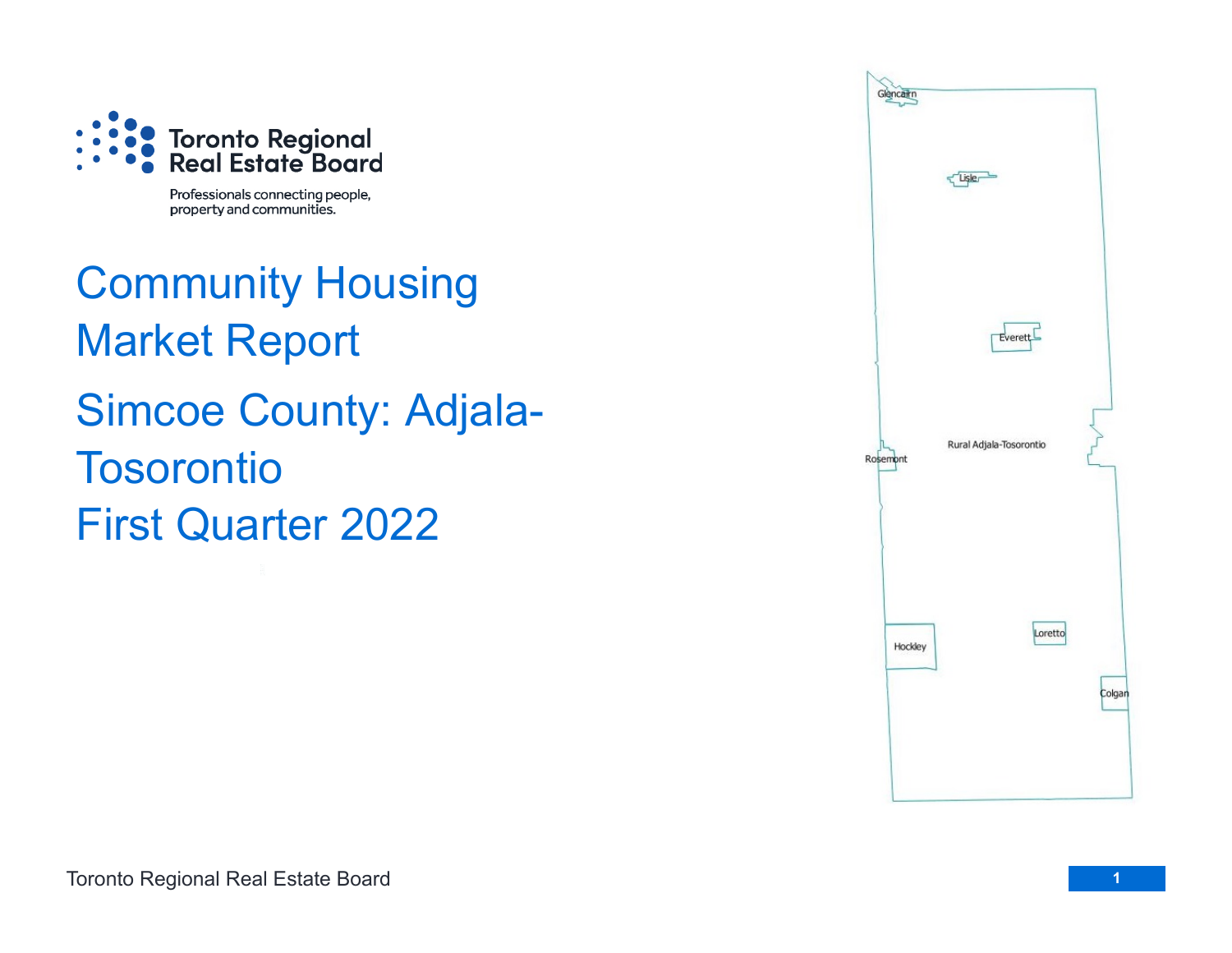# ADJALA-TOSORONTIO COMMUNITY BREAKDOWN SUMMARY OF EXISTING HOME TRANSACTIONS ALL HOME TYPES, FIRST QUARTER 2022

| <b>Community</b>        | <b>Sales</b>  | <b>Dollar Volume</b> | <b>Average Price</b> | <b>Median Price</b> | <b>New Listings</b> | <b>Active Listings</b> | Avg. SP/LP | Avg. DOM |
|-------------------------|---------------|----------------------|----------------------|---------------------|---------------------|------------------------|------------|----------|
| Colgan                  | $\Omega$      |                      |                      |                     | $\mathbf 0$         | $\Omega$               |            |          |
| Everett                 | 8             | \$9,837,000          | \$1,229,625          | \$1,133,500         | 16                  | 5                      | 113%       | 10       |
| Glencairn               | $\Omega$      |                      |                      |                     | $\mathbf 0$         | $\mathbf{0}$           |            |          |
| Hockley                 | $\Omega$      | $\sim$               | $\sim$               | $\sim$              | $\overline{2}$      | $\overline{2}$         |            |          |
| Lisle                   | 8             | \$8,328,000          | \$1,041,000          | \$1,070,500         | 8                   | $\mathbf{0}$           | 113%       | 5        |
| Loretto                 | 3             | \$7,421,700          | \$2,473,900          | \$1,631,700         | 9                   | 6                      | 104%       | 5        |
| Rosemont                | $\mathcal{P}$ |                      | \$0                  |                     | 3                   | $\overline{0}$         | 0%         |          |
| Rural Adjala-Tosorontio | 14            | \$28,012,800         | \$2,000,914          | \$1,618,500         | 13                  | 4                      | 104%       | 25       |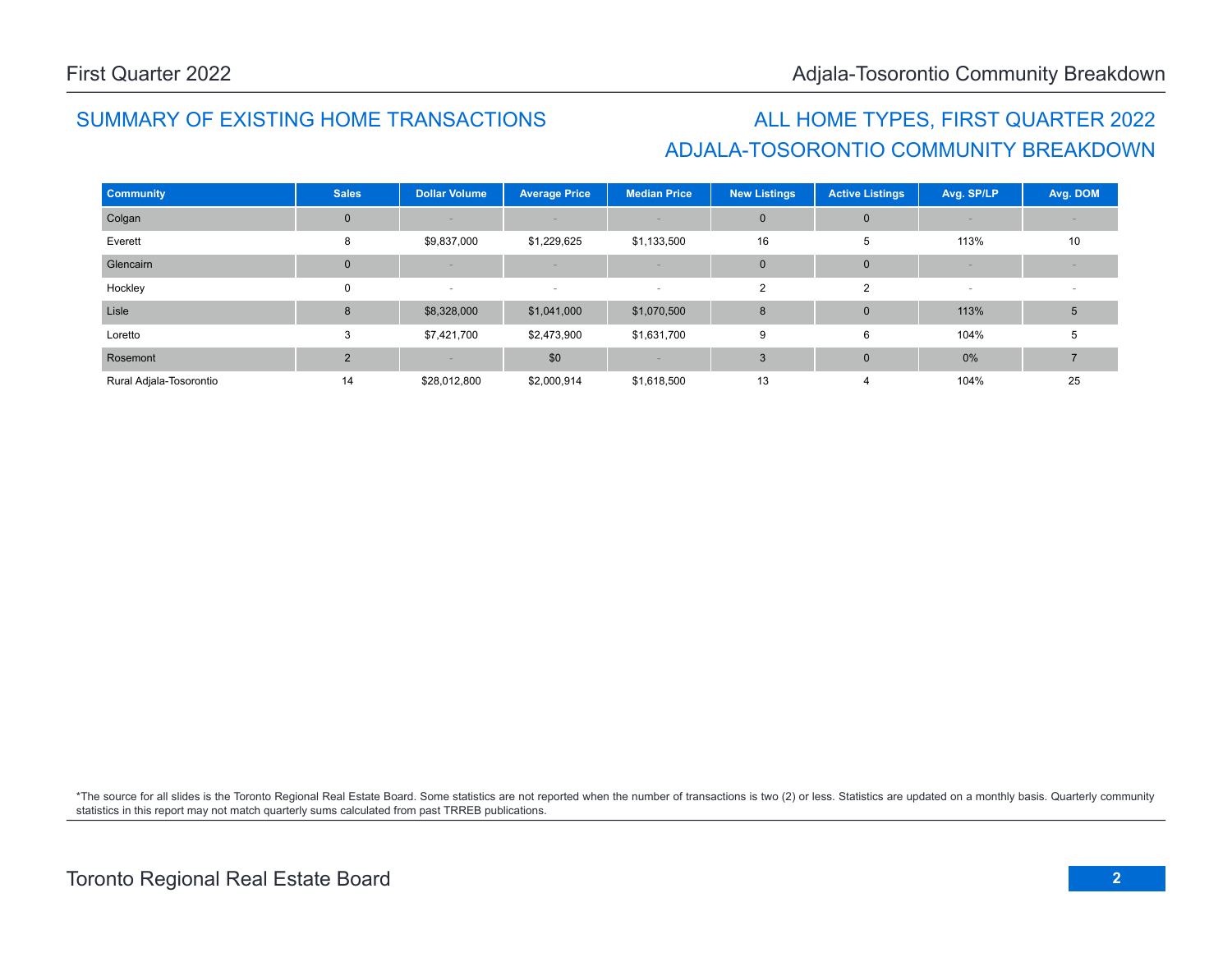## Number of Transactions\*

Average/Median Selling Price (,000s)\*

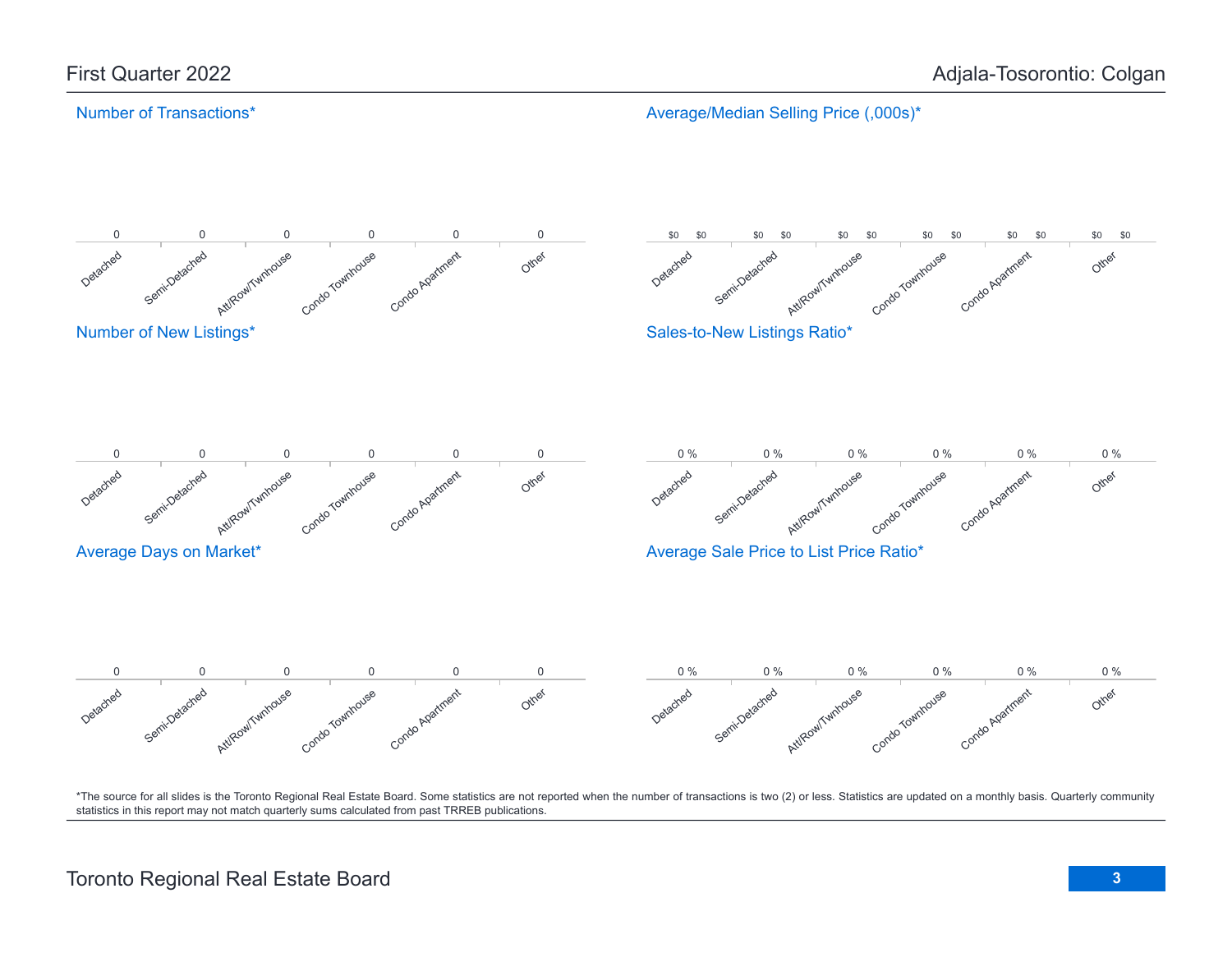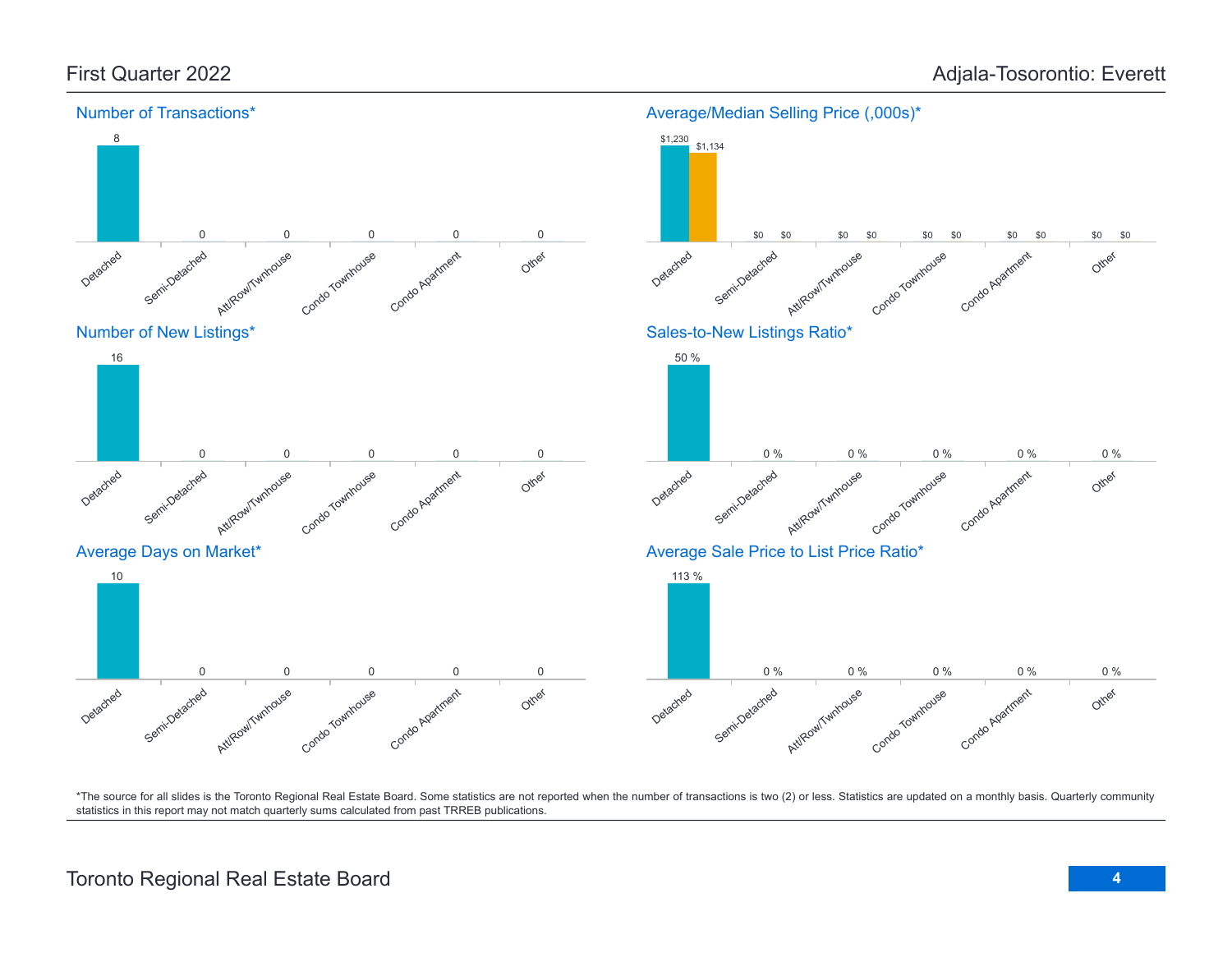### Number of Transactions\*

Average/Median Selling Price (,000s)\*

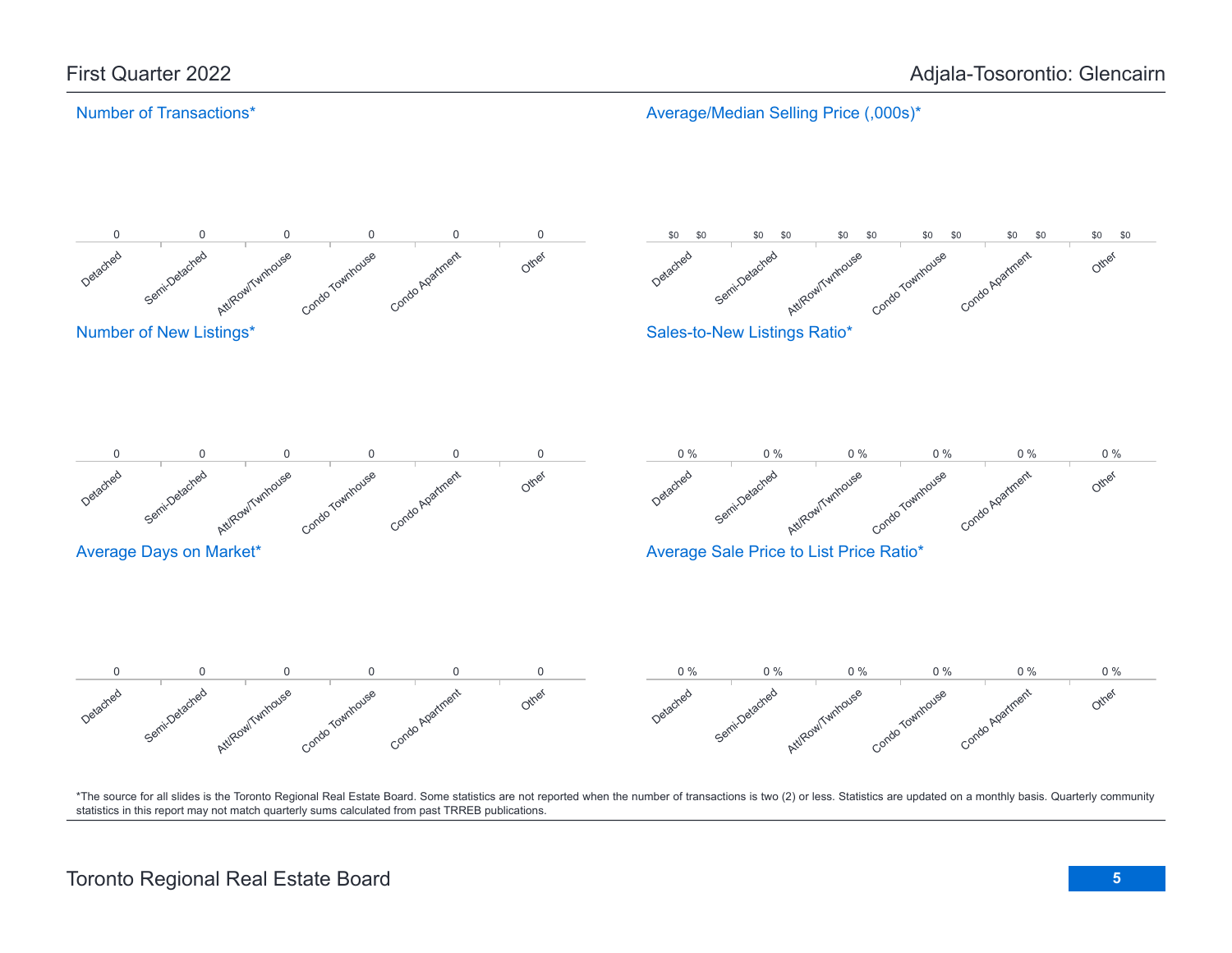## Number of Transactions\*

Average/Median Selling Price (,000s)\*

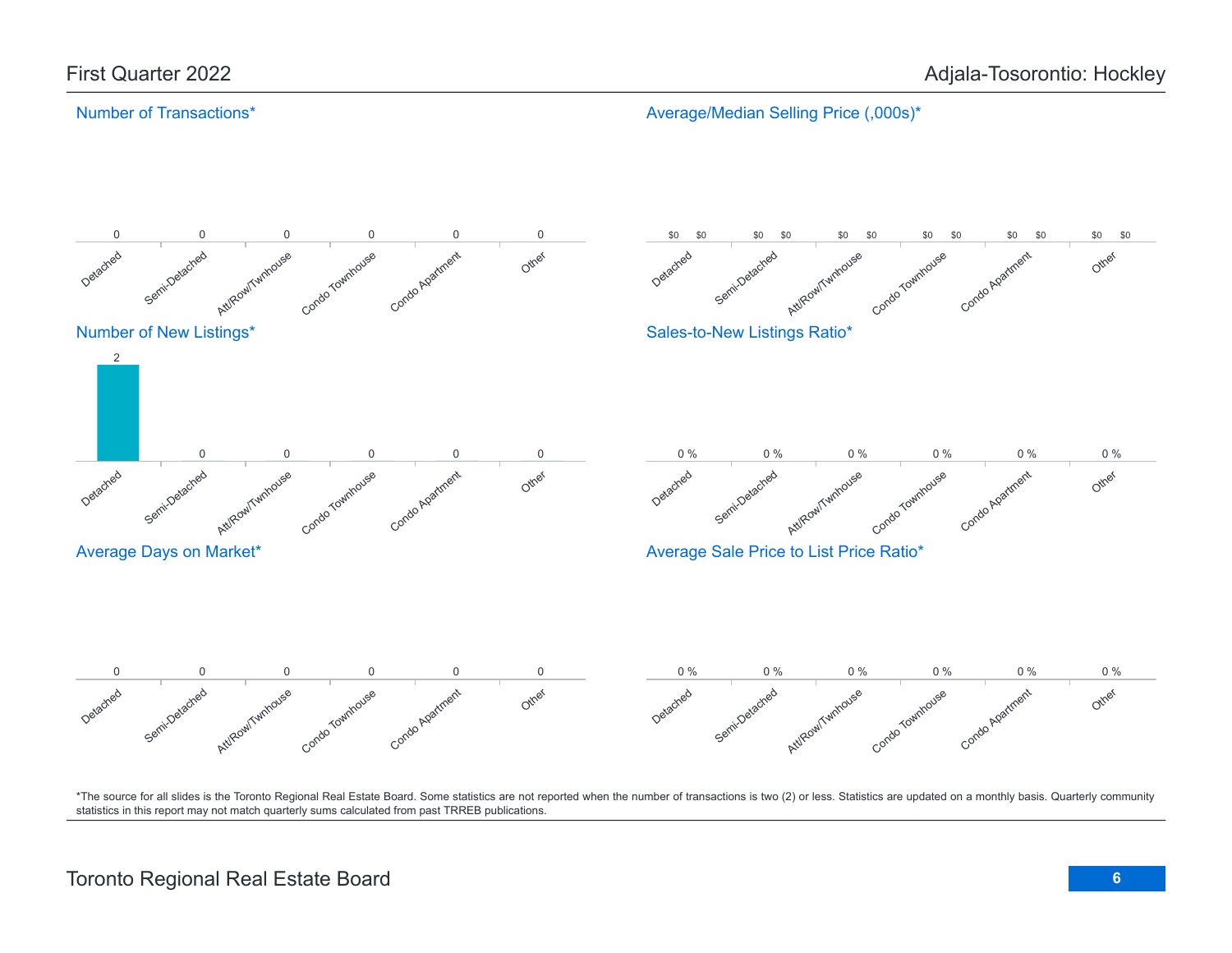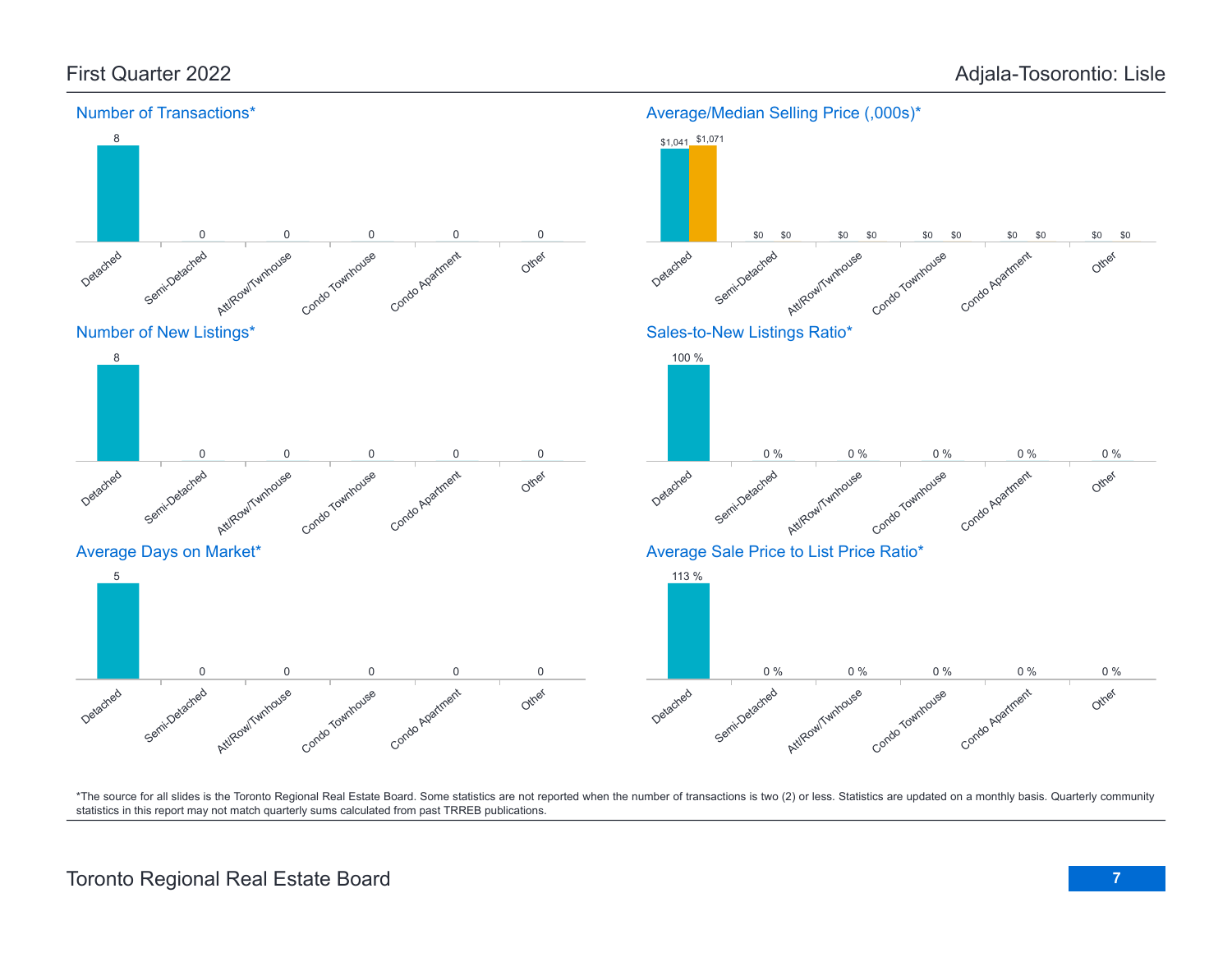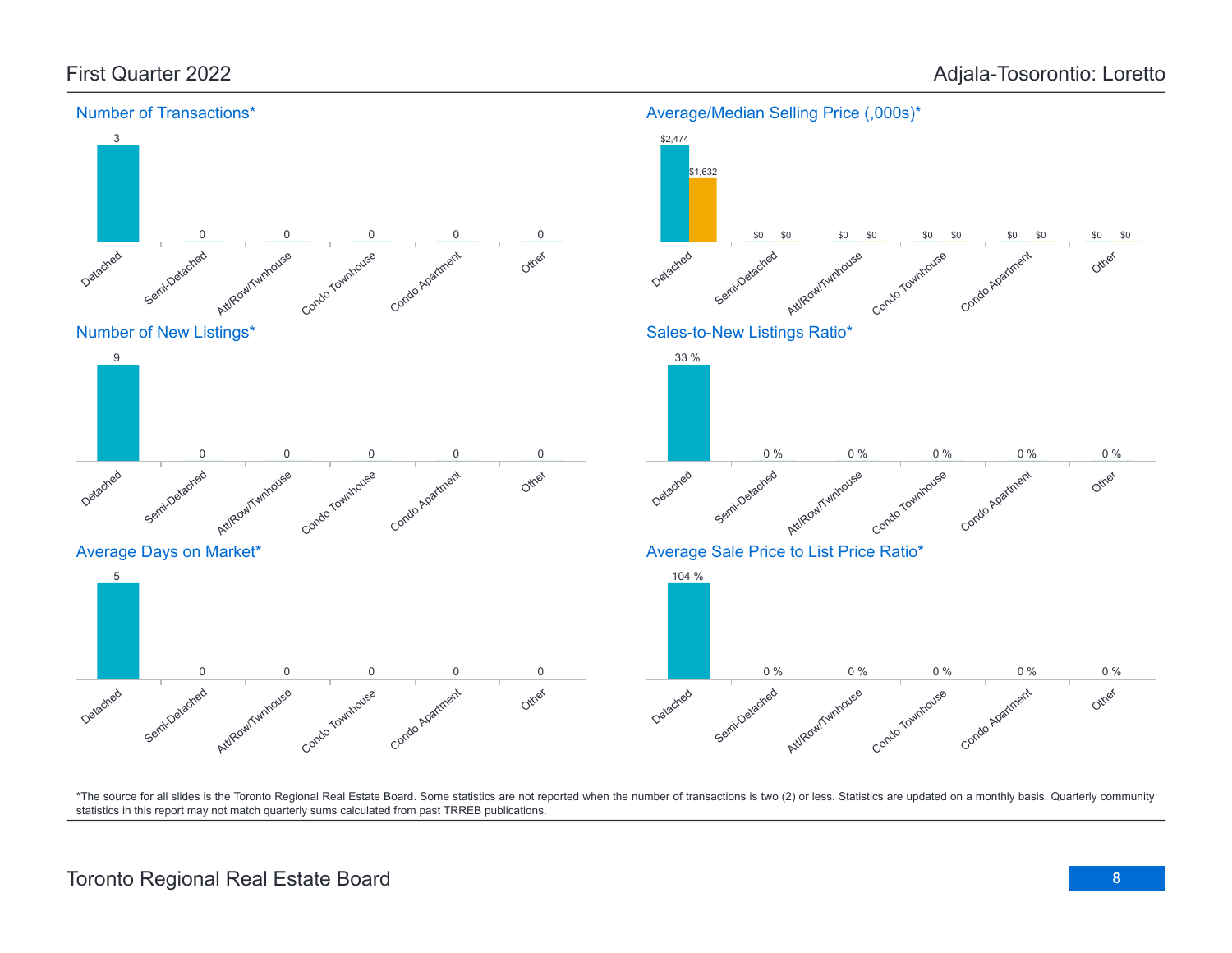